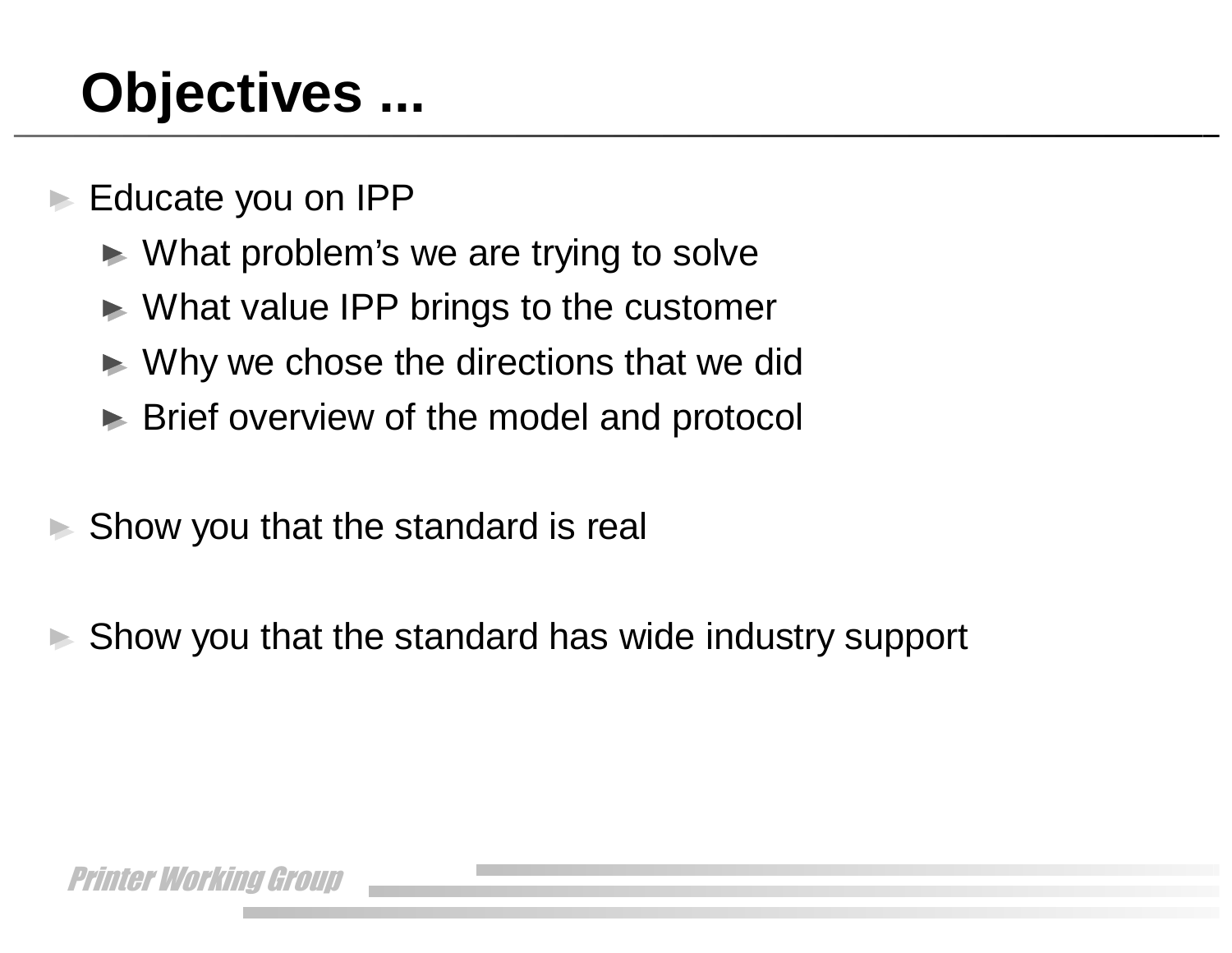### **Groundrules ...**

We are the "technicians" who have been working on the IPP standard. We are not here to make any product announcements, nor to discuss specific product plans for IPP.

... Please do not ask us to comment on such plans.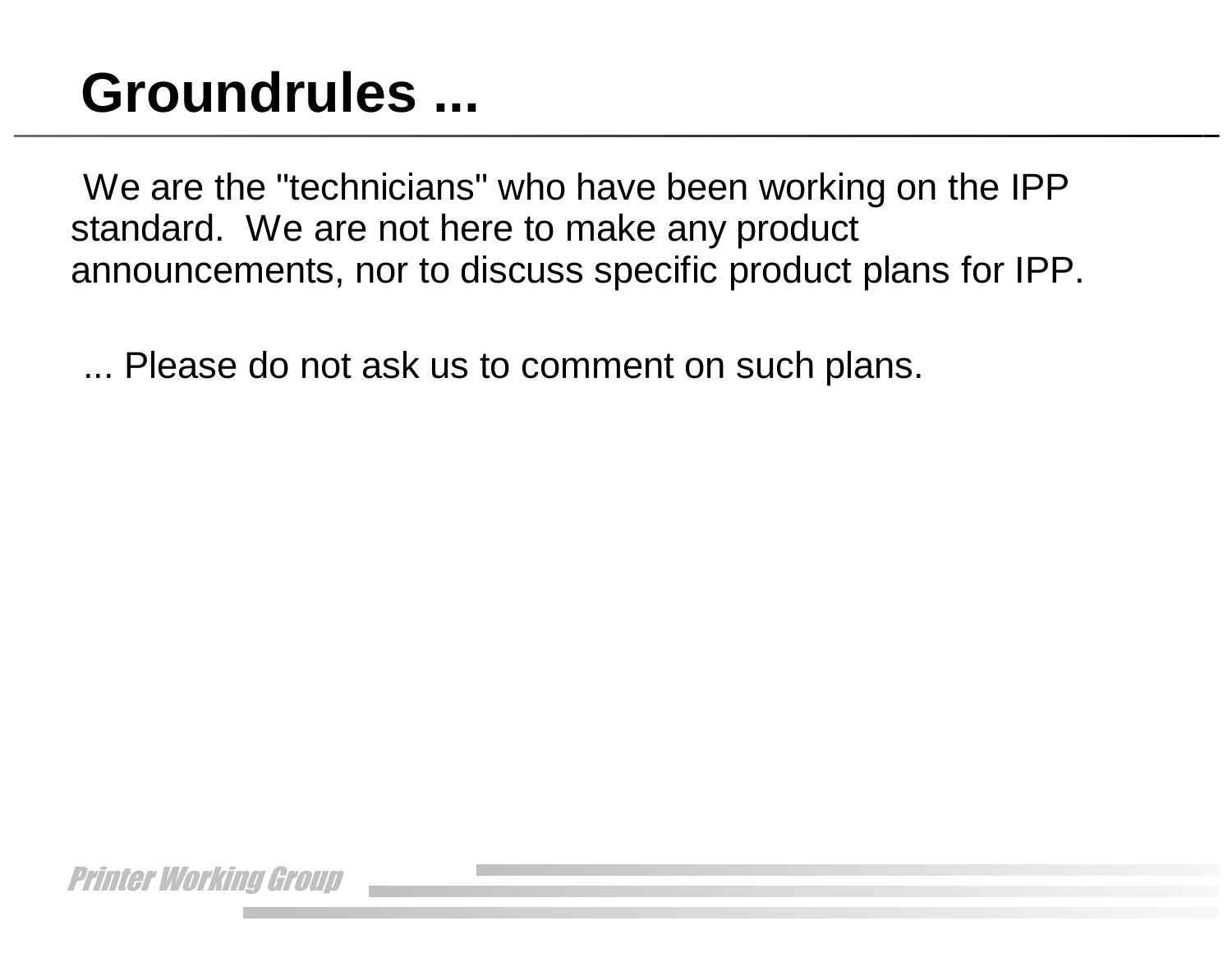#### **Who are we ...**

The Printer Working Group (or PWG) is an unincorporated alliance among printer manufacturers, print server developers, operating system providers and print management application developers chartered to make printers and the applications and operating systems supporting them work together better. The group has developed the printer MIB (available from the IETF as RFC1759) and is currently developing:

 The Job Monitoring MIB Project (JMP) The Simple Event Notification Service Environment (SENSE) Internet Printing Project (IPP) 1394 Print Project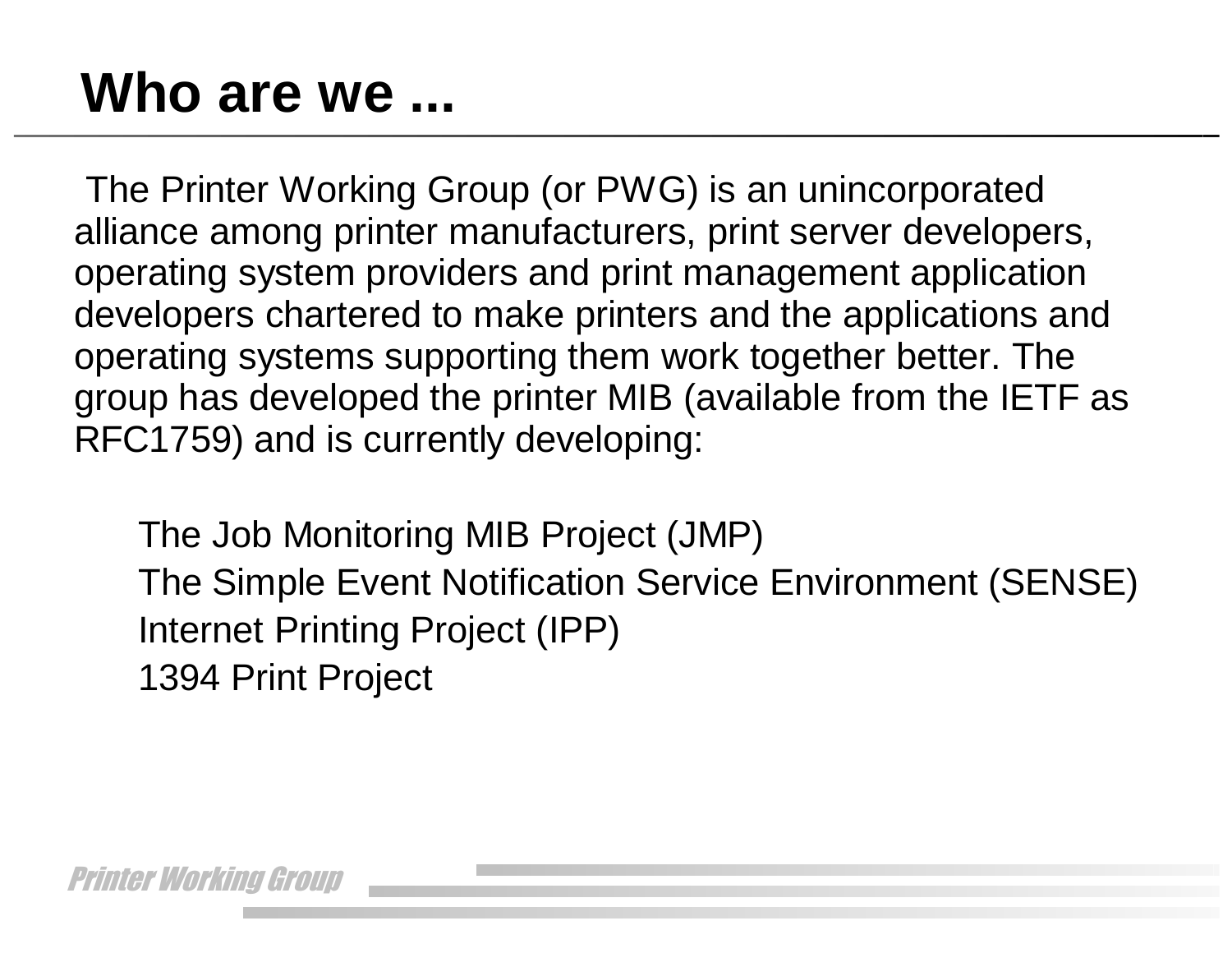### **Present Today are ...**

Major contributors to the IPP Standard

- Don Wright (Lexmark) PWG Chair and editor of the Requirements Document
- ► Carl-Uno Manros (Xerox) IPP Co-chair
- ► Steve Zilles (Adobe) IPP Co-chair and author of the Rationale Document
- Roger deBry (IBM) Editor of the Security Document
- Robert Herriot (Sun) Editor of the Protocol Document and author of the LPD Mapping Document
- ▶ Scott Isaacson (Novell) Editor of the Model Document
- ► Paul Moore (Microsoft) Co-author of the Protocol Document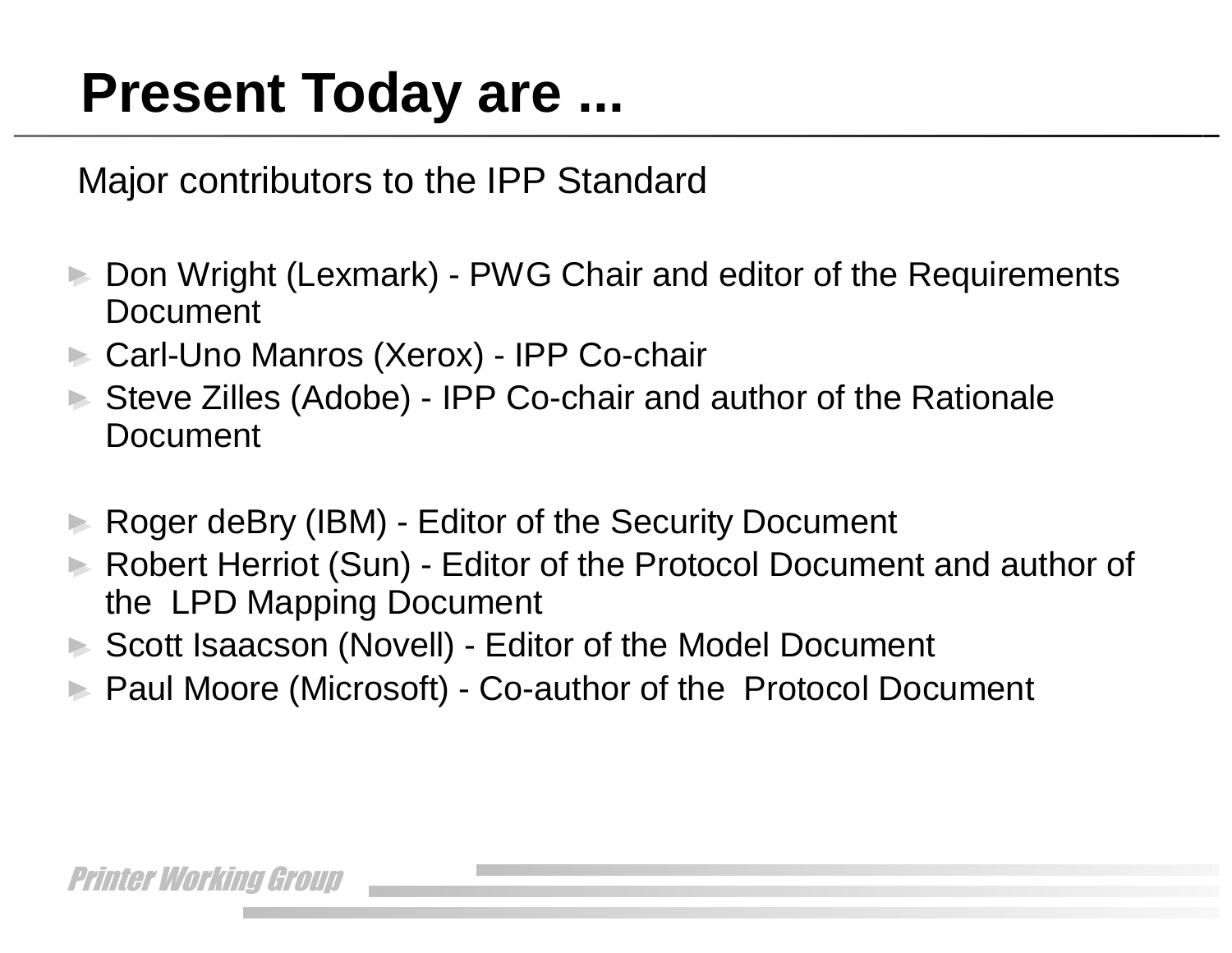# **Other Participants include ...**

- Allegro Software
- Apple
- Brother
- Canon Information Systems
- **Cognisys**
- Data Products
- Dazel
- **Digital**
- Digital Products
- Epson
- Hewlett-Packard
- Intel
- Interworking Labs
- Kyocera
- ► NetScape
- Northlake Software
- Osicom
	- Panasonic
- ► QMS
- $\blacktriangleright$  Ricoh
- ► SDSU
- ► Sharp
- **Tektronix**
- **TrueSpectra**
- Underscore
- $\blacktriangleright$  Unisys
- ► Vivid Image
- **► Zenographics**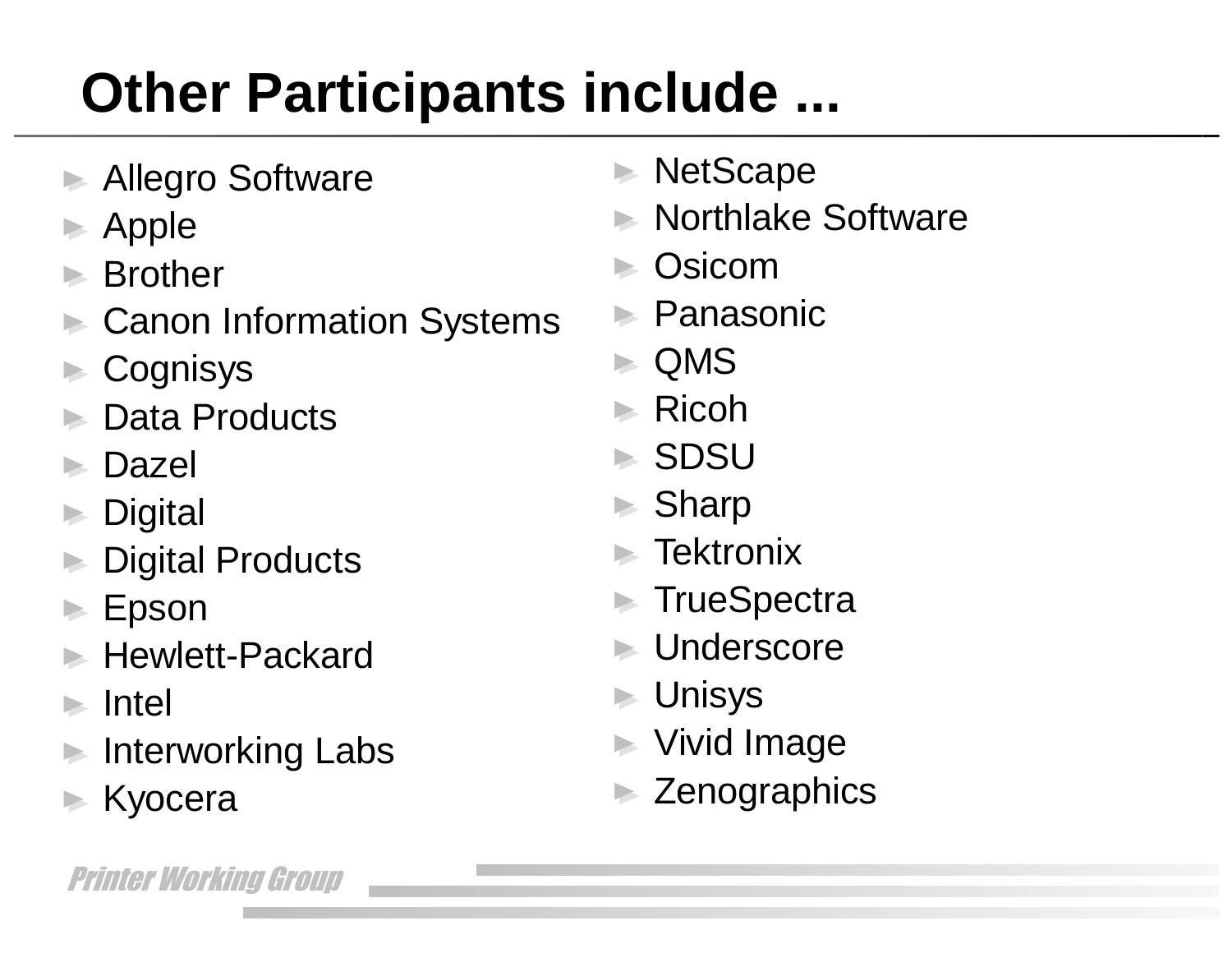## **The Problems**

- **Network printing an evolutionary process** 
	- Direct client attached printers
	- ► Server attached printers
	- $\blacktriangleright$  Network attached printers
- **Many protocols platform dependent** 
	- $\blacktriangleright$  IPX/SPX
	- $\blacktriangleright$  Netbeui
	- ► Appletalk
	- $\blacktriangleright$  TCP/IP
	- $\blacktriangleright$  etc
- $\blacktriangleright$  Little interoperability
	- System maintenance is complex



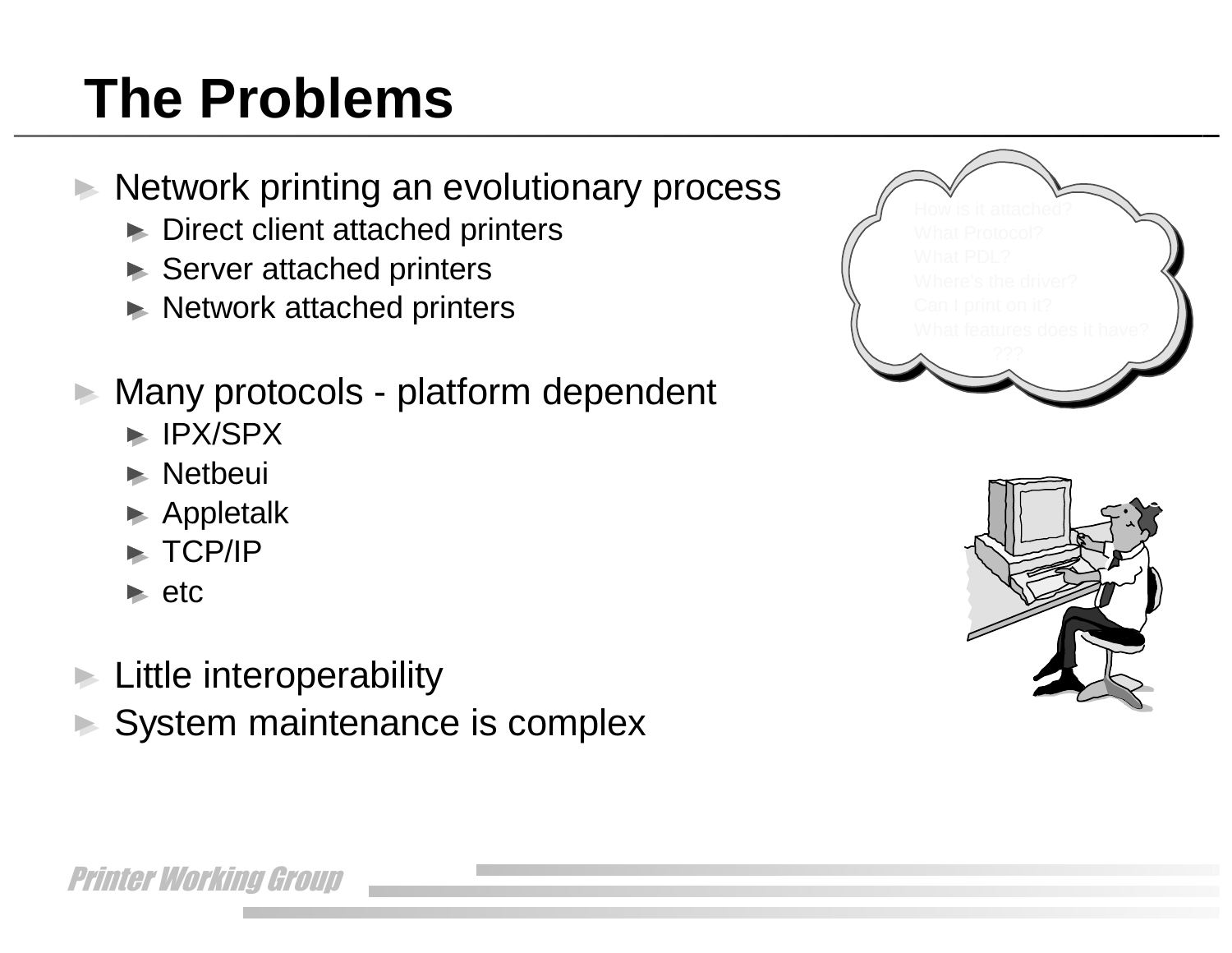## **History ...**

- IBM and Novell proposals at PWG meeting in October of 1996 result in a PWG agreement to pursue a standard
- ► Birds of a feather session at December 1996 IETF meeting results in IETF go ahead for an IPP working group charter
- IPP working group chartered by the IETF in March of 1997 and the first Internet-Drafts are published
- ► Microsoft and Hewlett-Packard issue Internet-Draft on Simple Web Printing, a proposed IPP Implementation in May of 1997
- ► IETF review of current IPP issues at August meeting, results in an agreement to do a last call and publish RFCs in September 1997

Printer Working Group